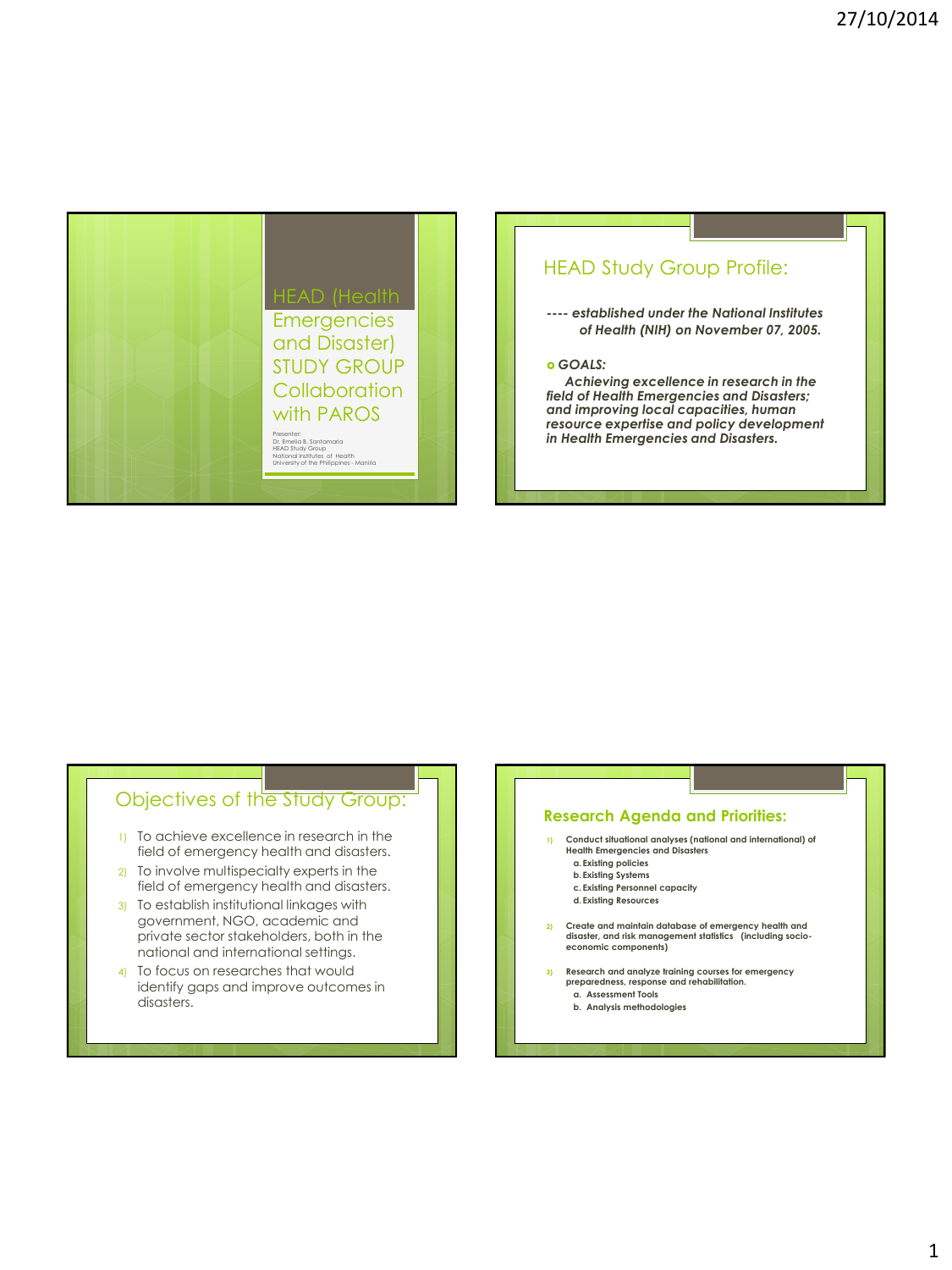### **Research Agenda and Priorities:**

- **4) Conduct research that would study existing gap that would improve outcomes for disasters.**
- **5) Conduct researches on the following identified areas:**
	- **a. Communication, Coordination and Documentation problems in disaster response**
	- **b. The need for Pre-Hospital Care (Emergency Medical Services) in the Country.**
	- **c. Capacity of Department of Health (DOH) to respond to Disasters**.

## **Collaboration with PAROS**

- **10 Institutions with accredited Emergency Medicine training program by the Philippine Board of Emergency Medicine**
- **1 institution (Vicente Sotto Memorial Medical Center ) in Cebu City has started a residency program in Emergency Medicine but has not been accredited yet.**

### **Recruitment of other major institutions outside of the NCR ( National Capital Region)**

 **> DOH (Department of Health) retained hospital institutions located in the 13 Regions to be involved in the proposed National Registry of OHCA in coordination with the PCEM (Philippine College of Emergency Medicine)**

 $o$  Data Collection  **Based on the approved format of the PAROS Protocol**